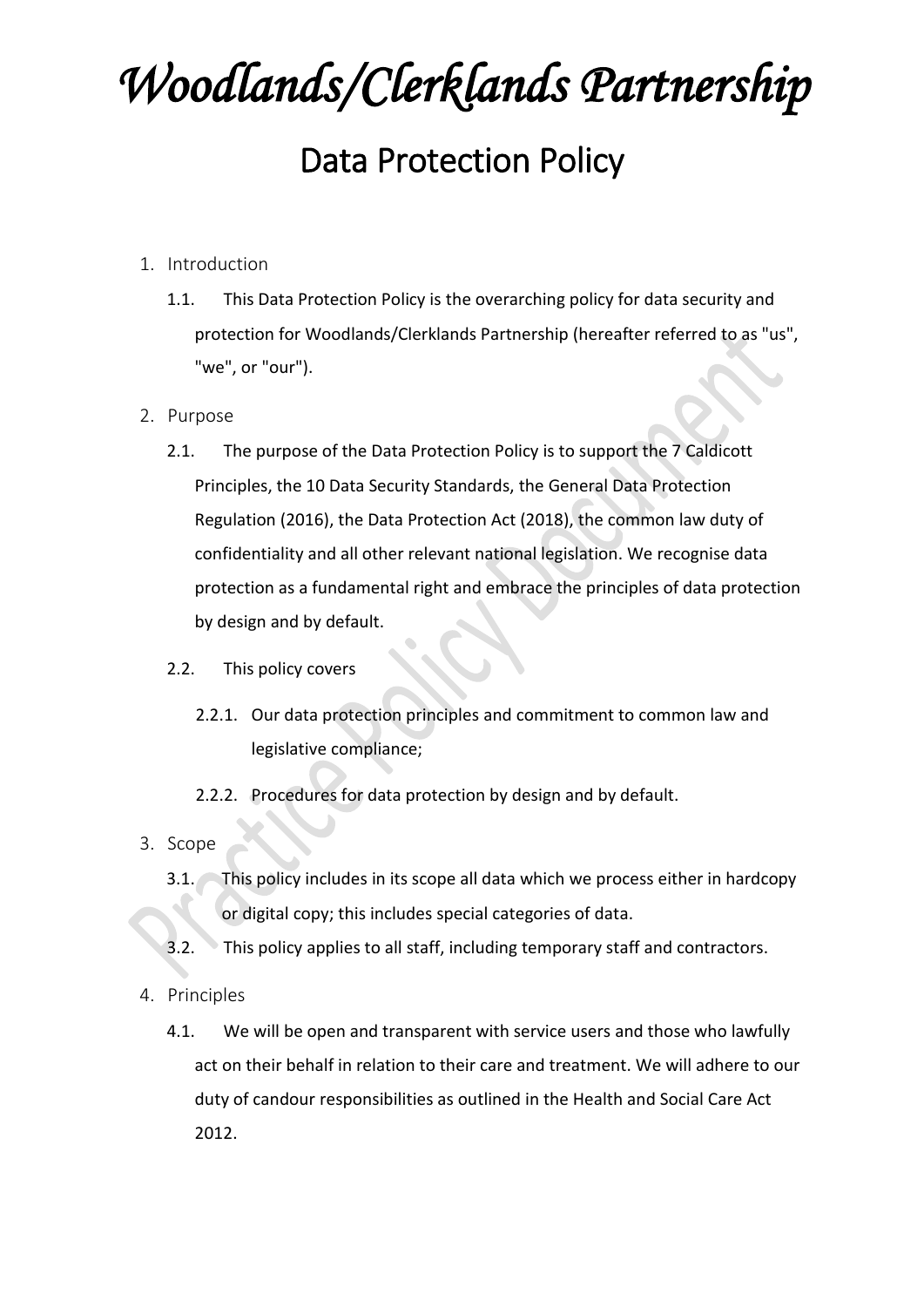- 4.2. We will establish and maintain policies to ensure compliance with the Data Protection Act 2018, Human Rights Act 1998, the common law duty of confidentiality, the General Data Protection Regulation and all other relevant legislation.
- 4.3. We will establish and maintain policies for the controlled and appropriate sharing of service user and staff information with other agencies, taking account all relevant legislation and citizen consent.
- 4.4. Where consent is required for the processing of personal data we will ensure that informed and explicit consent will be obtained and documented in clear, accessible language and in an appropriate format. The individual can withdraw consent at any time through processes which have been explained to them and which are outlined in our Record Keeping Policy: Withdrawal of consent procedures. We ensure that it is as easy to withdraw as to give consent.
- 4.5. We will undertake regularly review our compliance with legal requirements.
- 4.6. We acknowledge our accountability in ensuring that personal data shall be:
	- 4.6.1. Processed lawfully, fairly and in a transparent manner;
	- 4.6.2. Collected for specified, explicit and legitimate purposes and not further processed in a manner that is incompatible with those purposes;
	- 4.6.3. Adequate, relevant and limited to what is necessary in relation to the purposes for which they are processed ('data minimisation');
	- 4.6.4. Accurate and kept up to date;
	- 4.6.5. Kept in a form which permits identification of data subjects for no longer than is necessary for the purposes for which the personal data are processed ('storage limitation');
	- 4.6.6. Processed in a manner that ensures appropriate security of the personal data.
- 4.7. We uphold the personal data rights outlined in the GDPR;
	- 4.7.1. The right to be informed;
	- 4.7.2. The right of access;
	- 4.7.3. The right to rectification;
	- 4.7.4. The right to erasure;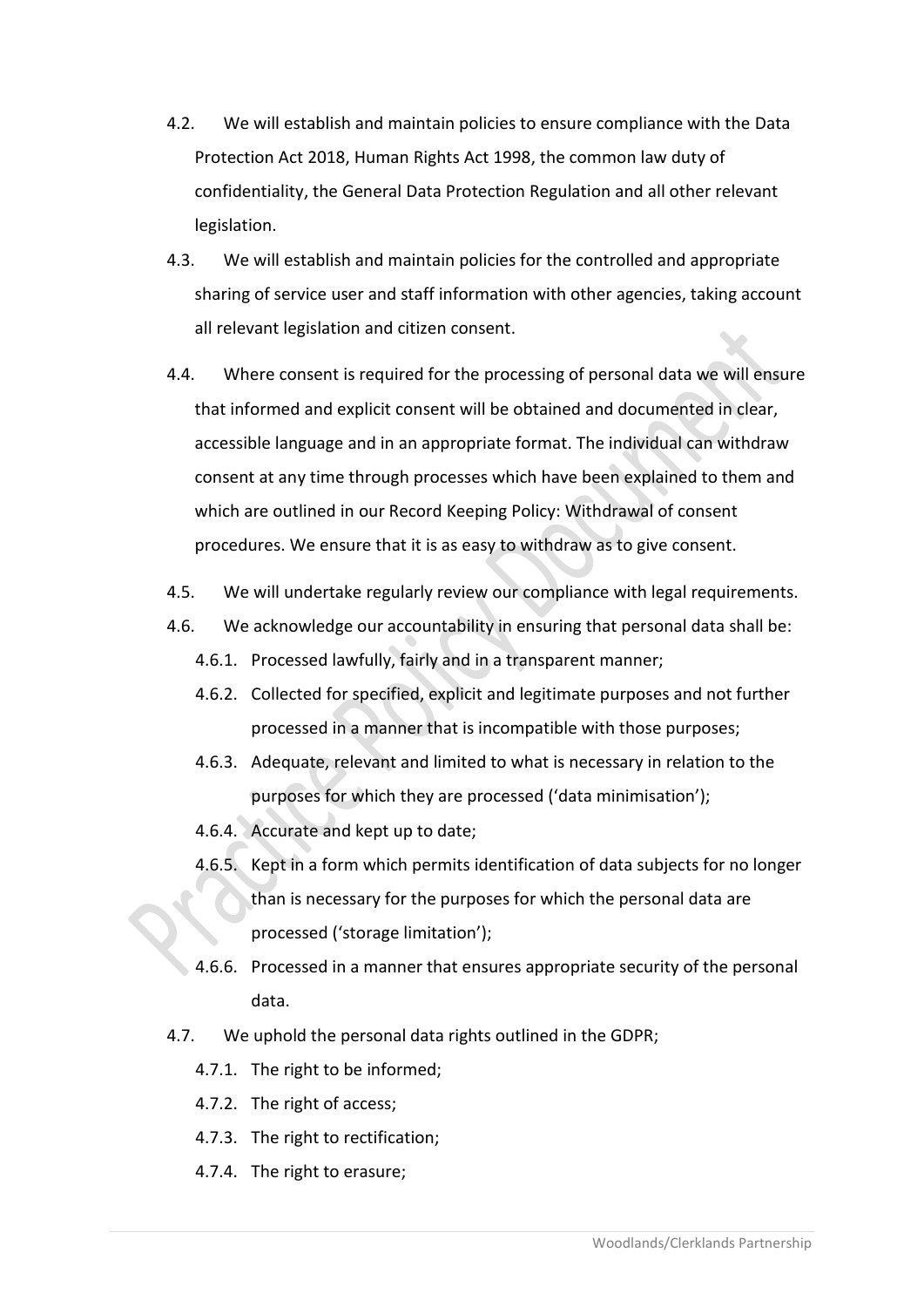- 4.7.5. The right to restrict processing;
- 4.7.6. The right to data portability;
- 4.7.7. The right to object;
- 4.7.8. Rights in relation to automated decision making and profiling.
- 4.8. In line with legislation from the 1 April 2019, all CCGs in Sussex and East Surrey will fund a service to provide an IG advisory service and Data Protection Officer (DPO) role for all GP practices. The service will be provided by South Central and West CSU and will include the support detailed on the IG spec for GPOG DPO role for SES CCGs.
- 5. Underpinning policies & procedures
	- 5.1. This policy is underpinned by the following:
		- 5.1.1. **Data Quality Policy** outlines procedures to ensure the accuracy of records and the correction of errors;
		- 5.1.2. **Record Keeping Policy** details transparency procedures, the management of records from creation to disposal (inclusive of retention and disposal procedures), information handling procedures, procedures for subject access requests, right to erasure, right to restrict processing, right to object, and withdrawal of consent to share;
		- 5.1.3. **Data Security Policy** outlines procedures for the ensuring the security of data including the reporting of any data security breach;
		- 5.1.4. Network Security Policy outlines procedures for securing our network;
		- 5.1.5. **Business Continuity Plan** –outlines the procedures in the event of a security failure or disaster affecting digital systems or mass loss of hardcopy information necessary to the day to day running of our organisation;
		- 5.1.6. **Staff Confidentiality Code of Conduct** provides staff with clear guidance on the disclosure of personal information.
- 6. Data protection by design & by default
	- 6.1. We shall implement appropriate organisational and technical measures to uphold the principles outlined above. We will integrate necessary safeguards to any data processing to meet regulatory requirements and to protect individual's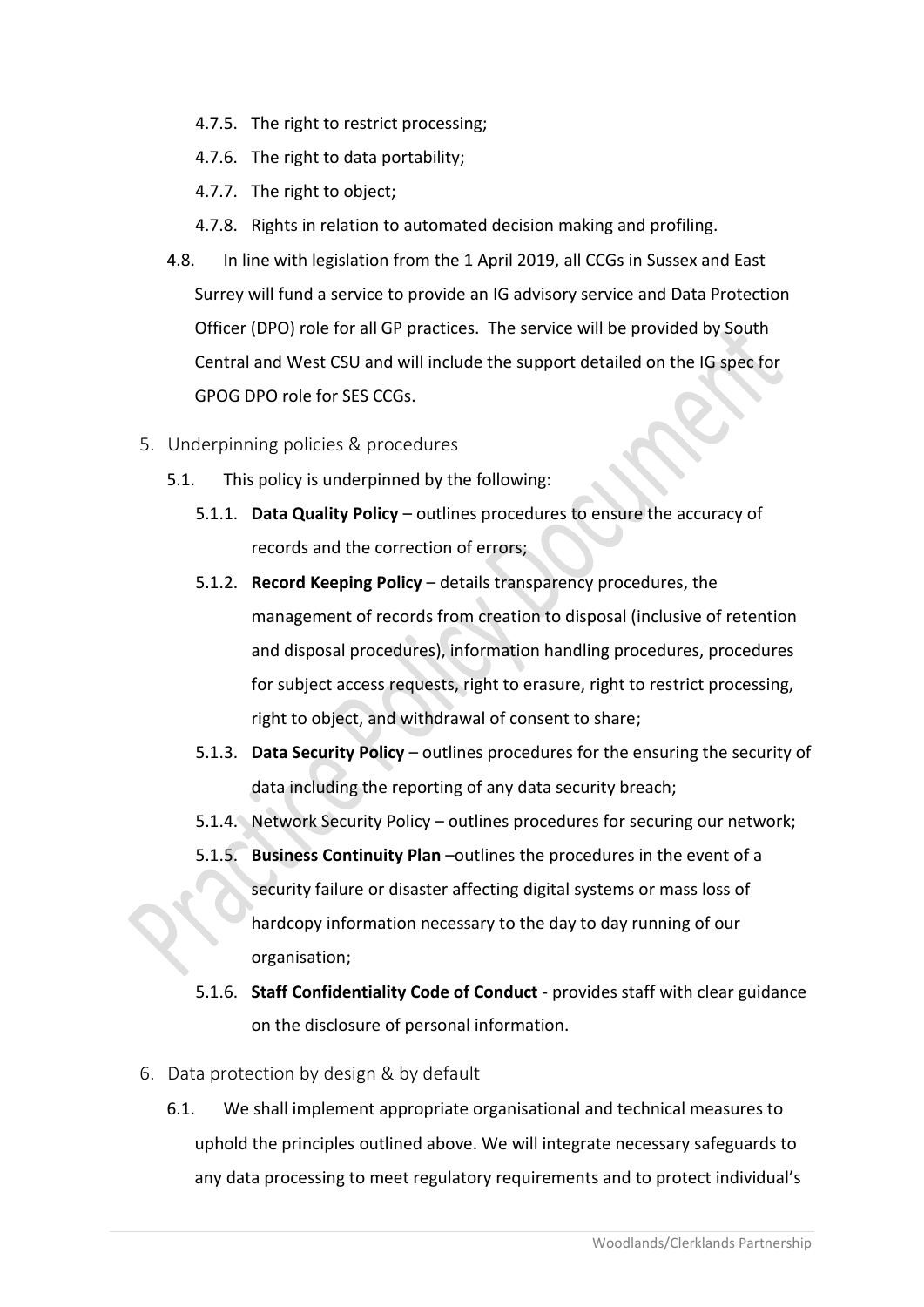data rights. This implementation will consider the nature, scope, purpose and context of any processing and the risks to the rights and freedoms of individuals caused by the processing.

- 6.2. We shall uphold the principles of data protection by design and by default from the beginning of any data processing and during the planning and implementation of any new data process.
- 6.3. Any new high-risk data processing activities will be assessed using a Data Privacy Impact Assessment (DPIA) before the processing commences.
- 6.4. All new systems used for data processing will have data protection built in from the beginning of the system change.
- 6.5. All existing data processing has been recorded on our Record of Processing Activities. Each process has been risk assessed and is reviewed annually.
- 6.6. We ensure that, by default, personal data is only processed when necessary for specific purposes and that individuals are therefore protected against privacy risks.
- 6.7. In all processing of personal data, we use the least amount of identifiable data necessary to complete the work it is required for and we only keep the information for as long as it is required for the purposes of processing or any other legal requirement to retain it.
- 7. Responsibilities
	- 7.1. Our designated Data Protection Champion is the Practice Manager. The key responsibilities of the lead are:
		- 7.1.1. To ensure the rights of individuals in terms of their personal data are upheld in all instances and that data collection, sharing and storage is in line with the Caldicott Principles;
		- 7.1.2. To define our data protection policy and procedures and all related policies, procedures and processes and to ensure that sufficient resources are provided to support the policy requirements.